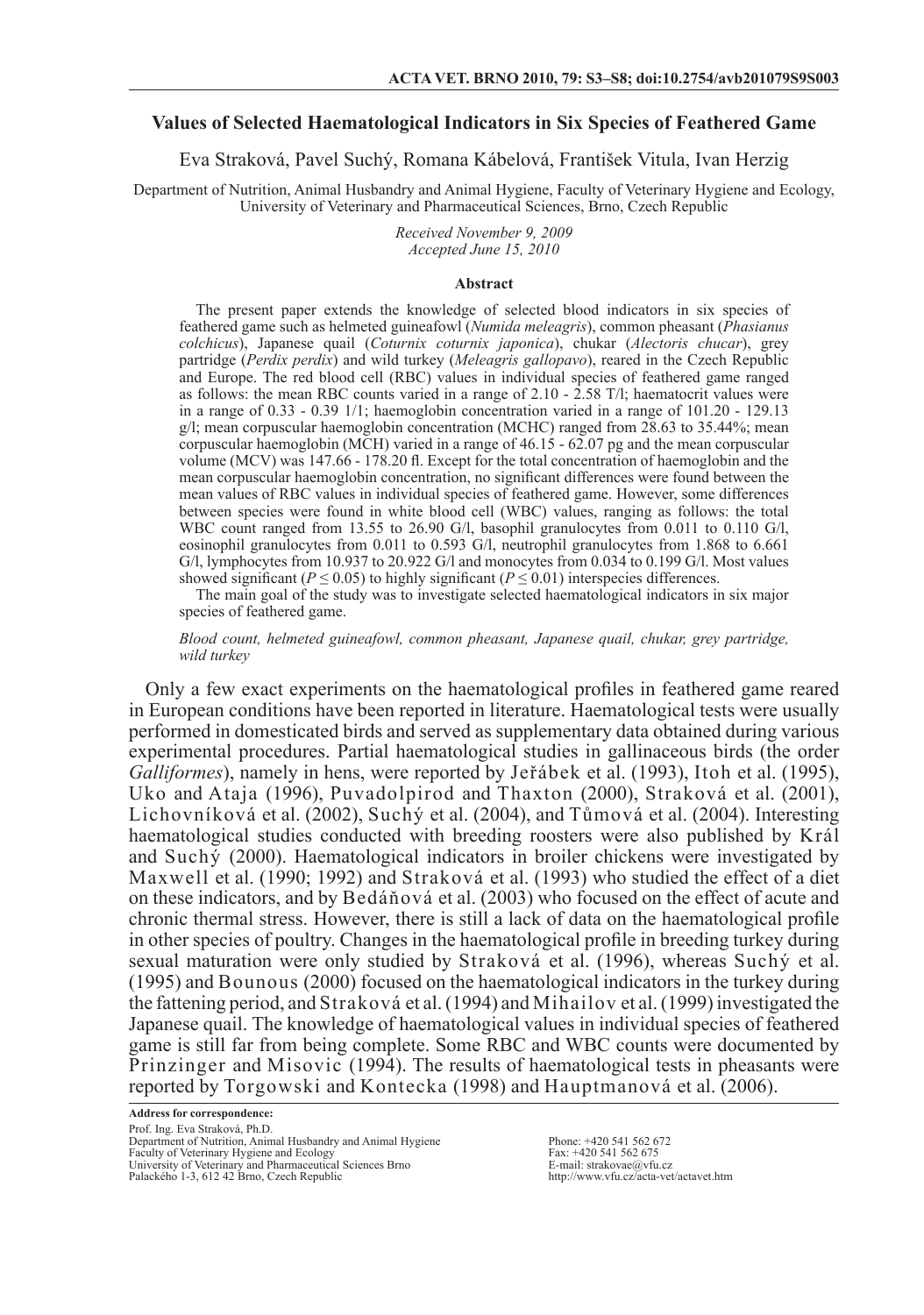The present paper attempts to broaden the current knowledge about the individual indicators of the haematological profile in six major species of feathered game reared in the Czech Republic and throughout Europe. It also explores the potential inter-species differences and compares them with the domesticated species. The main goal of this haematological testing was to investigate the haematological profile in six species of feathered game, and evaluate the differences between individual species.

### **Materials and Methods**

### Animals and procedures

The haematological profile was monitored in six species of feathered game: helmeted guineafowl (*Numida meleagris*), common pheasant (*Phasianus colchicus*), Japanese quail (Coturnix coturnix japonica), chukar (*Alectoris chucar*), grey partridge (*Perdix perdix*) and wild turkey (*Meleagris gallopavo*). Birds were reared in the accredited animal enclosure (aviaries) intended for the rearing of feathered game owned by the University of Veterinary and Pharmaceutical Sciences Brno, in controlled conditions, using the same method of treatment and the same nutrition content. The birds were fed a complete feeding mixture intended for laying pheasant hens (produced by ADW Agro, a.s. Krahulov). 1 kg of the feeding mixture contained the following ingredients: 135 g of water, 145 g crude protein  $(N \times 6.25)$ , 39 g of fat, 27 g of fibre, 98 g of ash, 3.4 g of methionine, 15.5 mg of copper, 65.0 mg of vitamin E (alpha-tocopherol), 15 276 IU of vitamin A, 3000 IU of vitamin D3, 5500.41 EXU of endo-1,4-β-xylanase, 9.0 mg of butylhydroxytoluene (BHT), and 1.20 mg of butylhydroxyanisole (BHA).

### Haematological testing

In February, single blood samples were collected from sexually mature birds (10 months of age) intended for reproduction that were hatched and reared in the previous year. Ten clinically healthy individuals (5  $\circ$  and 5  $\circ$ ) from each species were subjected to the puncture of vena basilica to take blood samples which were then placed in heparinized test tubes. Haematological tests were performed using conventional methods (Doubek et al. 2003). Red and white blood cell counts (RBC, WBC) were determined using a flask method (dilution and counting blood cells using a Bürker chamber); the haemoglobin concentration (Hb) was determined photometrically using the Drabkin solution at a wavelength of 540 nm. The haematocrit value (PCV) was determined using the capillary microhaematocrit method according to Janetzki (Doubek et al. 2003). The values found were used to calculate the mean corpuscular haemoglobin concentration [MCHC = Hb:(PCVHk·10)], the mean corpuscular haemoglobin (MCH = Hb:Er), and the mean corpuscular volume [MCV = (Hk·1000):Er]. Following blood collection, the blood smear was prepared to determine the differential count; after panoptic staining, the number of individual species of leukocytes such as basophil granulocytes (Ba), eosinophil granulocytes (Eo), neutrophil granulocytes (Ne), lymphocytes (Ly) and monocytes (Mo) was determined.

## Statistical evaluation

The results obtained were processed using mathematical and statistical methods in Unistat 5.6 (2005); the average values and their differences were evaluated by means of multiple comparison using Tukey-HSD test, at a level of significance of  $P \le 0.01$  and  $P \le 0.05$ . Each value is presented by the mean (x) and by the standard deviation  $(\pm SD)$ .

# **Results and Discussion**

The examination of red blood cells (Table 1) shows that the mean values of RBC count in six species of feathered game range from  $2.10 \pm 0.370$  T/l (wild turkey) to  $2.58 \pm 0.505$ T/l (common pheasant). No significant differences between species were found in the mean values of the RBC. Our findings are in a complete agreement with those reported by Jeřábek et al. (1993) in hens (2.24  $\pm$  0.357 T/l), Král and Suchý (2000) in breeding roosters, Straková et al. (1993; 1996; 2001) in broilers (2.51  $\pm$  0.390 T/l), breeding turkey (2.41 T/l), and laying hens (2.52  $\pm$  0.501 T/l), by Suchy et al. (2004) in meat-type hens  $(1.95 \pm 0.490 \text{ T/l})$  and layers  $(2.36 \pm 0.389 \text{ T/l})$  but slightly lower as compared to the results reported by Hauptmanová et al. (2006) in pheasants  $(3.58 \pm 0.780 \text{ T/l})$ .

Non-significant differences were also found in the mean haematocrit values (PCV) that ranged from  $0.33 \pm 0.03$  1/1 in wild turkey to  $0.39 \pm 0.098$  1/1 or  $0.39 \pm 0.064$  1/1 in Japanese quail and grey partridge, respectively. The scatter of values corresponds to the finding reported by Hauptmanová et al. (2006) in common pheasant. The non-significance of differences between the mean values of the above-mentioned indicators is caused by the relatively low variability in average values.

Significant differences were found in the mean values of haemoglobin concentration,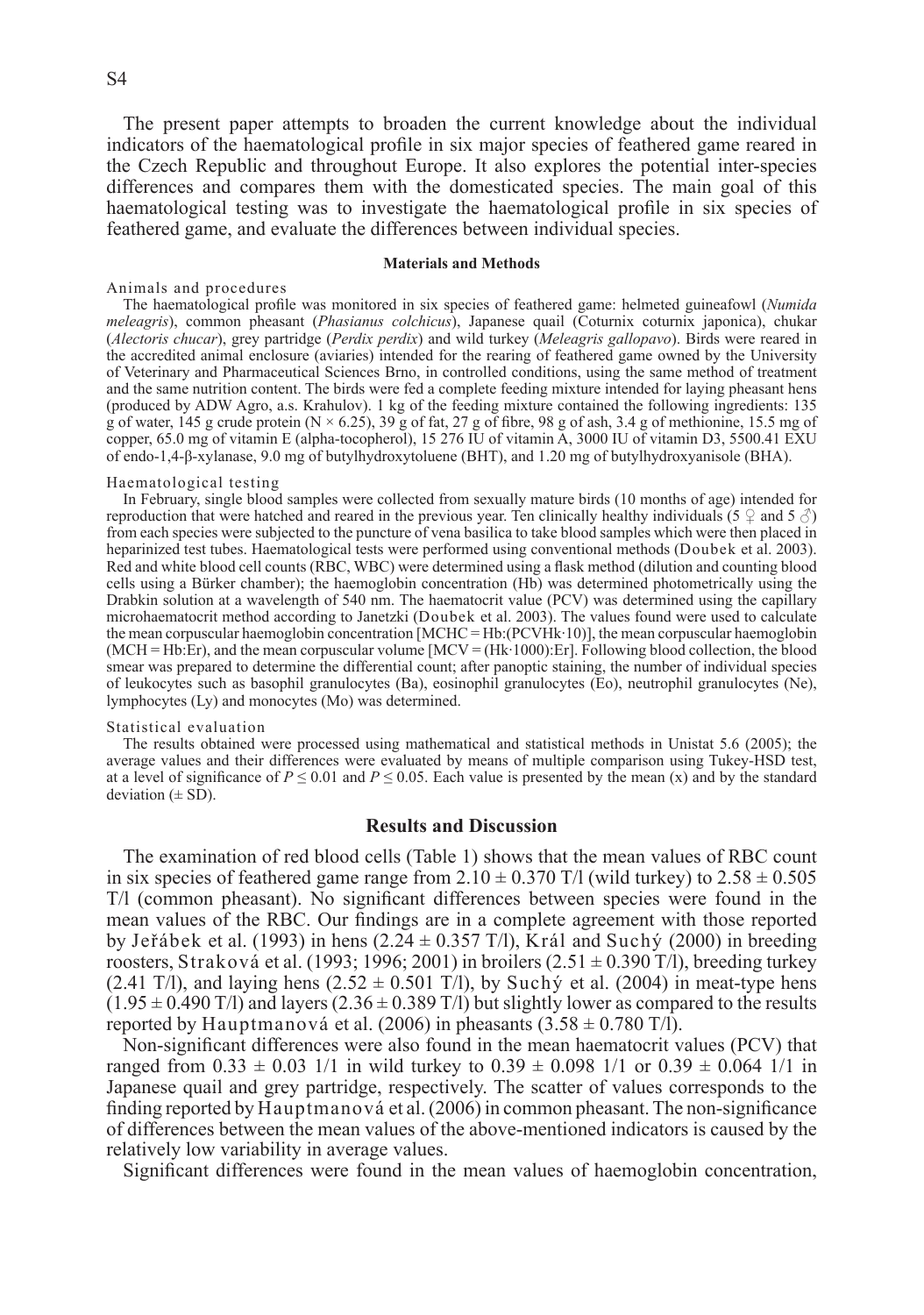| Species of feathered game    | RBC T/I     | <b>PCV 1/1</b> | $Hb$ g/l             | MCHC %      | MCH <sub>pg</sub>   | MCV fl   |
|------------------------------|-------------|----------------|----------------------|-------------|---------------------|----------|
| Helmeted guineafowl          | 2.150       | 0.360          | 129.130 <sup>A</sup> | 35.440      | 62.070 <sup>a</sup> | 176.730  |
| (Numida meleagris)           | $\pm 0.451$ | $\pm 0.038$    | $\pm 6.350$          | ± 4.281     | ± 10.792            | ± 33.081 |
| Common pheasant              | 2.580       | 0.370          | 116.080              | 31.270      | 46.150 <sup>b</sup> | 147.660  |
| (Phasianus colchicus)        | $\pm 0.505$ | $\pm 0.065$    | ± 13.730             | ± 3.124     | ± 8.482             | ± 23.154 |
| Japanese quail               | 2.390       | 0.390          | 125.290a             | 34.580      | 53.880              | 165.810  |
| (Coturnix coturnix Japonica) | $\pm 0.517$ | $\pm 0.098$    | $\pm 25.520$         | ± 16.689    | ± 13.109            | ± 34.893 |
| Chukar                       | 2.570       | 0.380          | 116.070              | 30.400      | 46.220 <sup>b</sup> | 153.190  |
| (Alectoris chucar)           | $\pm 0.435$ | $\pm 0.048$    | $\pm$ 14.540         | ± 3.230     | ± 9.599             | ± 32.752 |
| Grey partridge               | 2.230       | 0.390          | 112.240              | 28.630      | 50.950              | 178.200  |
| (Perdix perdix)              | $\pm 0.394$ | $\pm 0.064$    | ± 19.700             | $\pm 2.051$ | ± 7.942             | ± 26.532 |
| Wild turkey                  | 2.100       | 0.330          | $101.200^{B,b}$      | 30.710      | 50.360              | 162.090  |
| (Meleagris gallopavo)        | $\pm 0.370$ | $\pm 0.030$    | ± 11.650             | ± 2.874     | ± 14.332            | ± 33.348 |

Table 1. Mean values of RBC count  $(x \pm SD)$  in the monitored species of feathered game

<sup>a:b</sup> means in the same row followed by different superscript differ ( $P \le 0.05$ )

<sup>A:B</sup> means in the same row followed by different superscript differ ( $P \le 0.01$ )

The total number of red blood cells - RBC; hematocrit value - PCV; haemoglobin - Hb; the mean corpuscular haemoglobin concentration - MCHC; mean corpuscular haemoglobin - MCH ; mean corpuscular volume - MCV

ranging between 101.20  $\pm$  11.650 g/l (wild turkey) and 129.13  $\pm$  6.350 g/l (helmeted guineafowl) that was the highest value found. A highly significant difference ( $P \le 0.01$ ) was found between the mean Hb value in helmeted guineafowl (129.13  $\alpha$ ) and that in wild turkey (101.20 g/l). Similarly, the mean Hb value in Japanese quail (125.29 g/l) differed significantly ( $P \le 0.05$ ) from that in wild turkey (101.20 g/l). The values are comparable with those reported by Hauptmanová et al. (2006) in common pheasant (115.00  $\pm$ 20.500 g/l). Significantly lower values of Hb were reported by Jeřábek et al. (1993) in layers (76.08  $\pm$  5.710 g/l), by Straková et al. in broilers (1993) and layers (2001) and also by Suchý et al. (2004).

No significant difference was found between the monitored species of feathered game in the MCHC values, as the mean values ranged between  $28.63 \pm 2.05\%$  (grey partridge) and 35.44 ± 4.280% (helmeted guineafowl). Similar values have also been reported in literature (Straková et al. 1993; Hauptmanová et al. 2006). The MCV values ranged from 147.66  $\pm$  23.150 fl (common pheasant) to 178.20  $\pm$  26.532 fl (grey partridge). Such values are higher as compared to those reported by Straková et al. (1993) and Hauptmanová et al. (2006). A significant difference ( $P \le 0.05$ ) was found in the MCH value, between the highest mean value (62.07  $\pm$  10.792 pg in helmeted guinea fowl) and the values of 46.15  $\pm$ 8.48 pg in common pheasant and  $46.22 \pm 9.599$  pg in chukar. Such values are also higher than those reported in literature (Straková et al. 1993; Hauptmanová et al. 2006).

Unlike RBC values, the results of white blood cell values showed a trend toward increased interspecies variability (Table 2). The total leukocyte count (Le) in individual species of feathered game varied in a range from 13.55  $\pm$  4.591 G/l (common pheasant) to 26.90  $\pm$ 6.433 G/l (wild turkey). The highest mean concentration of Le (26.90 G/l in wild turkey) differed highly significantly ( $P \le 0.01$ ) from the mean concentration in common pheasant (13.55 G/l), helmeted guineafowl (14.35 G/l), and grey partridge (17.45 G/l). The second highest mean count of Le  $(24.00 \pm 5.720 \text{ G})$  in chukar) also differed highly significantly  $(P \le 0.01)$  from those found in common pheasant and helmeted guineafowl. The high Le count in wild turkey was affected highly significantly ( $P \le 0.01$ ) by the increased mean concentration of lymphocytes (Ly) compared to the findings in other monitored species (10.937 G/l in common pheasant; 11.598 G/l in helmeted guineafowl; 12.176 G/l in grey partridge a 13.010 G/l in Japanese quail). This relation between Le and individual types of leukocytes was not observed in other species of feathered game. Similar ranges of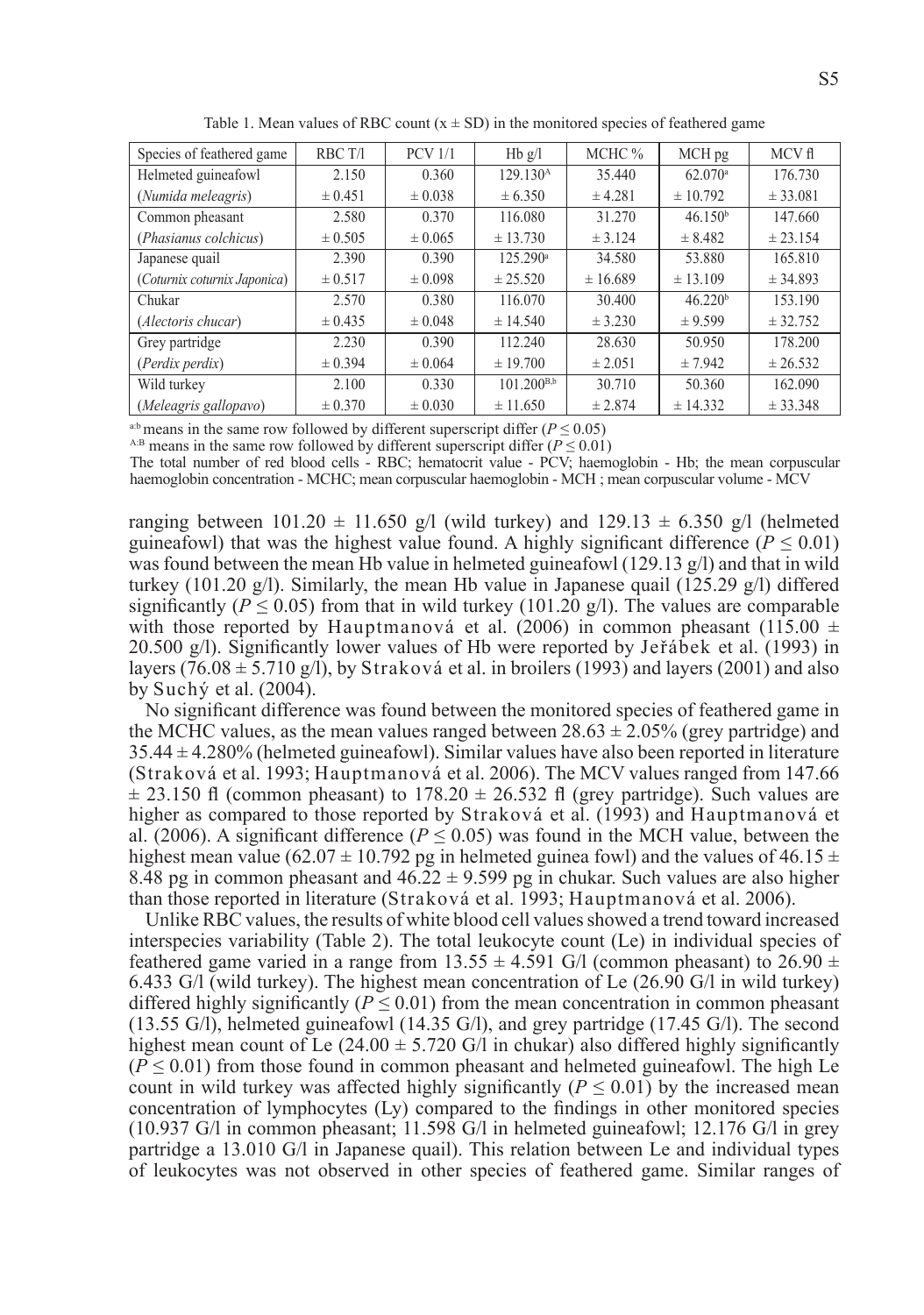| Species of feathered game    | Le $G/1$            | Ba G/I             | $E_0$ G/1          | $Ne$ $G/1$         | $Lv$ $G/1$            | Mo G/1             |
|------------------------------|---------------------|--------------------|--------------------|--------------------|-----------------------|--------------------|
| Helmeted guineafowl          | 14.350 <sup>B</sup> | 0.011 <sup>b</sup> | $0.045^{B,b}$      | $2.583^{a}$        | 11.598 <sup>B</sup>   | 0.105              |
| (Numida meleagris)           | ± 3.163             | $\pm 0.023$        | $\pm 0.060$        | ± 1.060            | ± 2.777               | $\pm 0.100$        |
| Common pheasant              | 13.550 <sup>B</sup> | 0.022              | 0.593 <sup>A</sup> | 1.868A,a           | $10.937^{B,b}$        | 0.074              |
| (Phasianus colchicus)        | ± 4.591             | $\pm 0.038$        | $\pm 0.348$        | ± 1.315            | ± 3.798               | ± 0.147            |
| Japanese quail               | 20.100              | $0.110^a$          | 0.270              | $6.661^{Bb}$       | 13.010 <sup>B</sup>   | 0.038 <sup>b</sup> |
| (Coturnix coturnix Japonica) | $\pm 8.653$         | $\pm 0.146$        | ± 0.377            | ± 3.614            | ± 6.286               | $\pm 0.065$        |
| Chukar                       | $24.000^{\text{A}}$ | 0.059              | 0.398a             | 5.424 <sup>b</sup> | $17.671$ <sup>a</sup> | 0.099              |
| (Alectoris chucar)           | ± 5.720             | $\pm 0.057$        | $\pm 0.323$        | ± 2.581            | ± 5.176               | $\pm 0.059$        |
| Grey partridge               | 17.450 <sup>B</sup> | 0.018              | 0.082 <sup>B</sup> | 4.660 <sup>b</sup> | 12.176 <sup>B</sup>   | 0.199a             |
| (Perdix perdix)              | ± 4.687             | $\pm 0.039$        | $\pm 0.098$        | ± 3.119            | ± 2.645               | $\pm 0.199$        |
| Wild turkey                  | 26.900 <sup>A</sup> | 0.011 <sup>b</sup> | 0.011 <sup>B</sup> | 5.923              | $20.922^{\text{A}}$   | 0.034 <sup>b</sup> |
| (Meleagris gallopavo)        | ± 6.433             | $\pm 0.034$        | $\pm 0.034$        | ± 3.165            | ± 6.152               | $\pm 0.071$        |

Table 2. The mean values of the WBC count  $(x \pm SD)$  in the monitored species of feathered game

<sup>a:b</sup> means in the same row followed by different superscript differ ( $P \le 0.05$ )

<sup>A:B</sup> means in the same row followed by different superscript differ ( $P \le 0.01$ )

Le – leucocytes; Ba – basophils; Eo – eosinophils; Ne – neutrophils; Ly – lymphocytes; Mo - monocytes

Le concentration were reported by Král and Suchý (2000), Suchý et al. (2004) and Hauptmanová et al. (2006). Great variability in the Le count was reported by numerous authors (Campbell 1994; Hauptmanová et al. 2006) as being affected by a variety of factors such as season, individual properties, stress, immune state, and the collection of blood (Maxwell and Robertson 1998).

The highest mean concentrations of individual morphological types of leukocytes were found in basophils (Ba) (0.110 G/l in Japanese quail), eosinophils (0.593 G/l in common pheasant), neutrophils (6.661 G/l in Japanese quail) and monocytes (0.199 G/l in grey partridge). Significant differences between individual types of white cells are illustrated in Table 2. Due to very high variability in individual types of leukocytes (Ba, Eo, Ne, Mo), the differences between the mean values cannot be considered as the differences between species.

The values of white blood cell count in six monitored species of feathered game can be compared with the findings reported by Hauptmanová et al. (2006) in common pheasant and Straková et al. (1994) in Japanese quail. Other reported ranges were obtained in domesticated species of poultry (Suchý et al. 1995; Straková et al. 1996). These authors published the ranges of values for individual indicators which would also cover the majority of the results of haematological studies mentioned in this paper.

Generally, the haematological profile in birds is affected by a variety of factors such as the diet, environment, production and reproduction, etc. It is not therefore feasible to obtain the values that could be considered as reference values. Since the knowledge of haematological values in individual species of feathered game is rather incomplete, the values presented in this paper may serve as a guide to asses the state of health in the monitored birds.

# **Hodnoty vybraných hematologických ukazatelů u šesti druhů pernaté zvěře**

Předložená práce doplňuje stávající znalosti o vybraných hematologických ukazatelích u šesti druhů pernaté zvěře, chované v našich a evropských podmínkách: perličky obecné (*Numida meleagris*), bažanta obecného (*Phasianus colchicus*), křepelky japonské *(Coturnix coturnix japonica)*, orebice čukar (*Alectoris chucar*), koroptve polní (*Perdix perdix*) a krocana divokého (*Meleagris gallopavo*). U červené složky krevního obrazu se u jednotlivých druhů pernaté zvěře pohybovaly průměrné hodnoty celkového počtu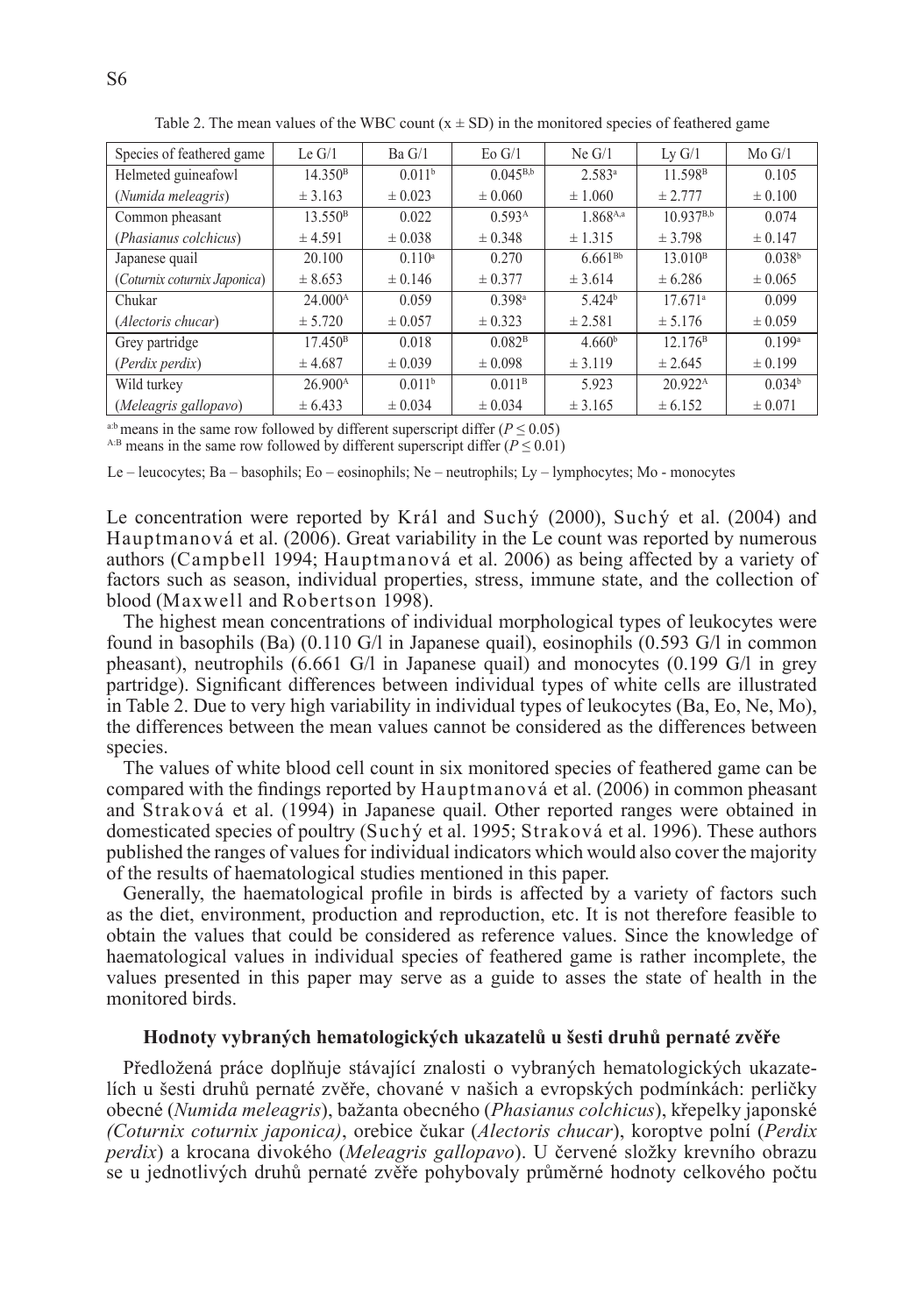erytrocytů (RBC) v rozmezí 2,10 až 2,58 T/l, hematokritové hodnoty 0,33 až 0,39 1/1, obsahu hemoglobinu 101,20 až 129,13 g/l, průměrné koncentrace hemoglobinu v erytrocytu 28,63 až 35,44 %, průměrného obsahu hemoglobinu v erytrocytu 46,15 až 62,07 pg a průměrného objemu erytrocytu 147,66 až 178,20 fl. Vyjma celkového obsahu hemoglobinu a průměrného obsahu hemoglobinu v erytrocytu, nebyly mezi průměrnými hodnotami sledovaných ukazatelů červené složky krve mezi jednotlivými druhy pernaté zvěře potvrzeny statisticky významné rozdíly. Určitá mezidruhová rozdílnost byla prokázána u ukazatelů bílé složky krevního obrazu. V rámci jednotlivých druhů pernaté zvěře se sledované ukazatele pohybovaly v rozmezí průměrných hodnot u celkového počtu leukocytů 13,55 až 26,90 G/l, bazofilních granulocytů 0,011 až 0,110 G/l, eozinofilních granulocytů 0,011 až 0,593 G/l, neutrofilních granulocytů 1,868 až 6,661 G/l, lymfocytů 10,937 až 20,922 G/l a monocytů 0,034 až 0,199 G/l. Mezi průměrnými hodnotami většiny ukazatelů, byly potvrzeny průkazné (*P* ≤ 0.05) až vysoce průkazné  $(P \le 0.01)$  mezidruhové rozdíly.

# **Acknowledgements**

Financial support from the Ministry of Education, Youth, and Sports of the Czech Republic (Grant No MSMT 6215712402) is gratefully acknowledged.

#### **References**

- Bedáňová I, Voslářová E, Večerek V, Straková E, Suchý P 2003: The haematological profile of broilers under acute and chronic heat stress at  $30 \pm 1$  °C level. Folia Vet **47**: 188-192
- Bounous DI, Wyatt RD, Gibbs PS, Gilburn JV, Quist CF 2000: Normal haematologic and serum biochemical reference for juvenile wild turkeys. J Wildl Dis **36**: 393-396
- Campbell TW 1994: Hematology. In: Ritchie BW, Harrison GJ, Harrison LR (eds.): Avian Medicine: Principles and Application. Wingers Publishing, Inc., Lake Worth, Florida. 176-198
- Doubek J et al. 2003: Veterinární hematologie. 1. vydání, Novico a.s. ISBN 80-86542-02-5. 464 p
- Hauptmanová K, Malý M, Literák I 2006: Changes of haematological parameters in common pheasant throughout the year. Vet Med Czech **51**: 29-34
- Itoh N, Moritsu Y, Ichikawa S 1995: Comparison of blood chemical values of Japanese quail, White Leghorns and broiler chickens. J Vet Med Jpn **48**: 97-101
- Jeřábek S, Suchý P, Illek J, Straková E, Zelenka J 1993: Haematological and some biochemical parameters of the blood of hens with damaged end integral shells. Živoč Výr **38**: 145-151
- Král I, Suchý P 2000: Haematological studies in adolescent breeding cocks. Acta Vet Brno **69**: 189-194
- Lichovníková M, Zeman L, Klecker D, Fialová M 2002: The effect of the long-term administration of dietary lipase on the performance of laying hens. Czech J Anim Sci **47**: 141-145
- Mihailov R, Lasheva V, Lashev L 1999: Some hematological values in Japanese quails. Bulg J Vet Med **2**: 137-139
- Maxwell MH, Hocking PM, Robertson GW 1992: Differential leucocyte responses to various degrees food restriction in broilers, turkeys and ducks. Br Poult Sci **33**: 177-187
- Maxwell MH, Robertson GW 1998: The avian basophil leukocyte: a review. World Poult Sci J **51**: 307-325
- Maxwell MH, Robertson GW, Spence S, McCorquodale CC 1990: Comparison of haematological values in restricted and *ad libitum*-fed domestic fowls: White blood cells and thrombocytes. Br Poult Sci **33**: 399-405
- Prinzinger R, Misovic A 1994: Vogelblut eine allometrische Übersicht der Bestandteile. J Ornitol **135**: 133-165
- Puvadolpirod S, Thaxton J 2000: Model of physiological stress in chickens. 2. Dosimetri of adrenocorticotropin. Poult Sci **79**: 370-376
- Straková E, Suchý P, Illek J 1996: Variations of hematological indicators in breeding stags in the sexual maturation period. Živoč Výr **41**: 199-203
- Straková E, Suchý P, Klecker D 1993: Changes in haematological and biochemical characteristics of blood broilers during fattening. Živoč Výr **38**: 725-734
- Straková E, Suchý P, Klecker D, Illek J 1994: Haematological and biochemical indicators of the blood in Japanese quail during nursing and laying periods. Živoč Výr **39**: 409-419
- Straková E, Večerek V, Suchý P, Křesala P 2001: Red and white blood-cell analysis in hens during the laying period. Czech J Anim Sci **46**: 388-392
- Suchý P, Straková E, Jarka B, Thiemel J, Večerek V 2004: Differences between metabolic profiles of egg-type and meat-type hybrid hens. Czech J Anim Sci **49**: 323-328
- Suchý P, Straková E, Klecker D 1995: Variations in hematological indicators in turkeys during fattening. Vet Med Czech **40**: 181-186